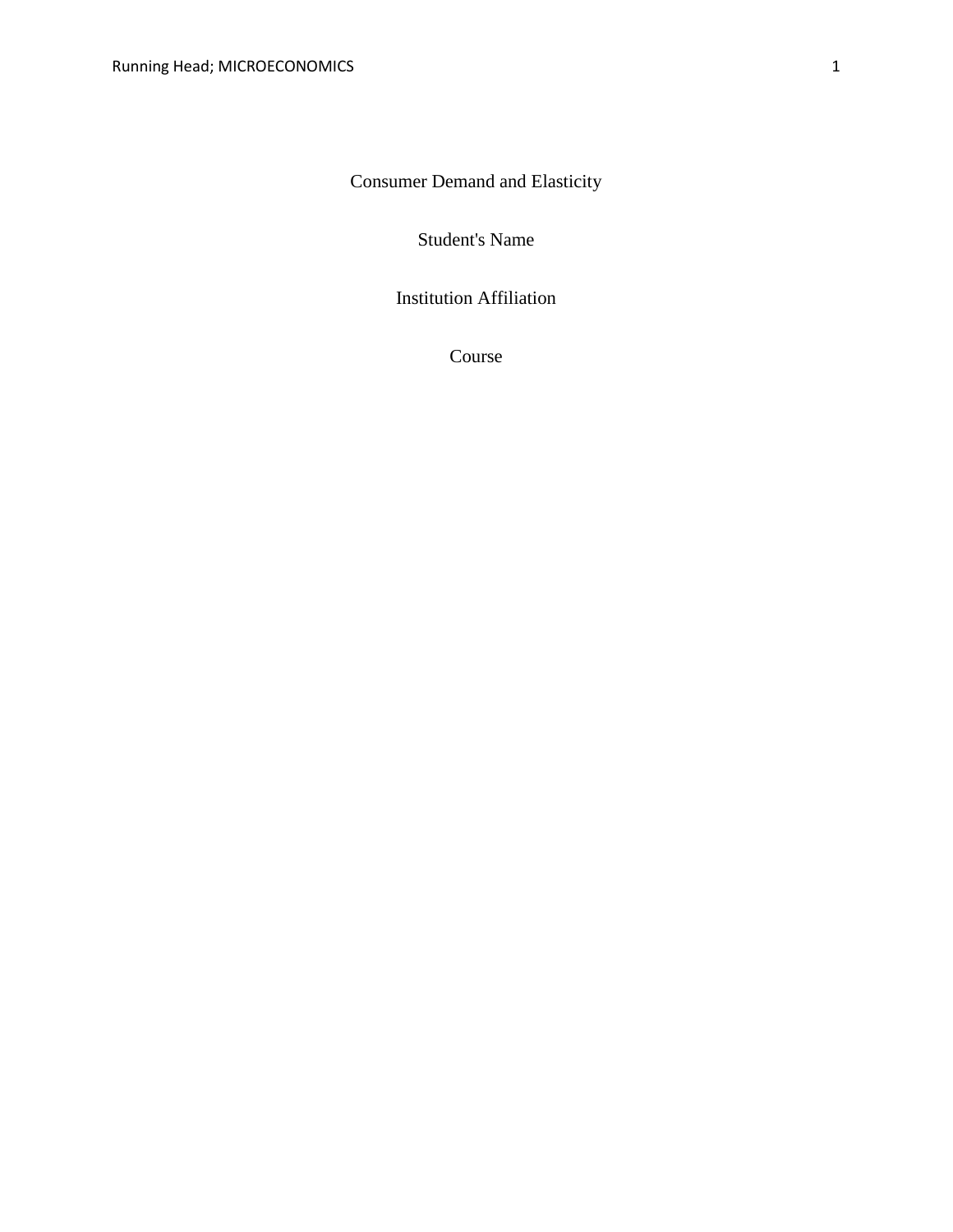## Consumer Demand and Elasticity

AutoEdge consideration to relocating their manufacturing process to America and increase the price of its good will affect their sales. Consumer demand is some products that a customer is willing and able to buy. AutoEgde manufactures engines and transmission parts. These are luxury goods. Elasticity is concerned with interpreting how price changes with the demand of a good or service (Ahuja 2008). The following discussion will evaluate whether elasticity of auto parts is; relatively elastic, relatively inelastic, unitary elastic, perfectly elastic or perfectly inelastic.

Perfectly elastic: this applies to goods whose demand is profoundly affected by a small change in its sale. When the price falls by a small margin, the demand rises to infinity but if the price increases by a little, the effective demand falls to zero. These goods are not common in real-life situations.

Perfectly inelastic: these are products whose demand does not change even when the price changes. When the price increases, the demand is the same as when the price falls. An example is medicinal drugs. If the price of vaccine falls, the consumer will not purchase more of it and when the price rises, the customer cannot but less than the quantity required. These goods are used in specific amounts.

Unitary elastic: the demand of these products changes in equal proportion to price changes. When the price increases by 10%, the demand of the good will increase by 10% and when the price decreases by 10%, the effective decrease in the sales will be 10%. An example of these goods is clothes. The demand for clothes changes accordingly to price changes because consumers have a limit on the number clothes they have. They cannot go too low or too high.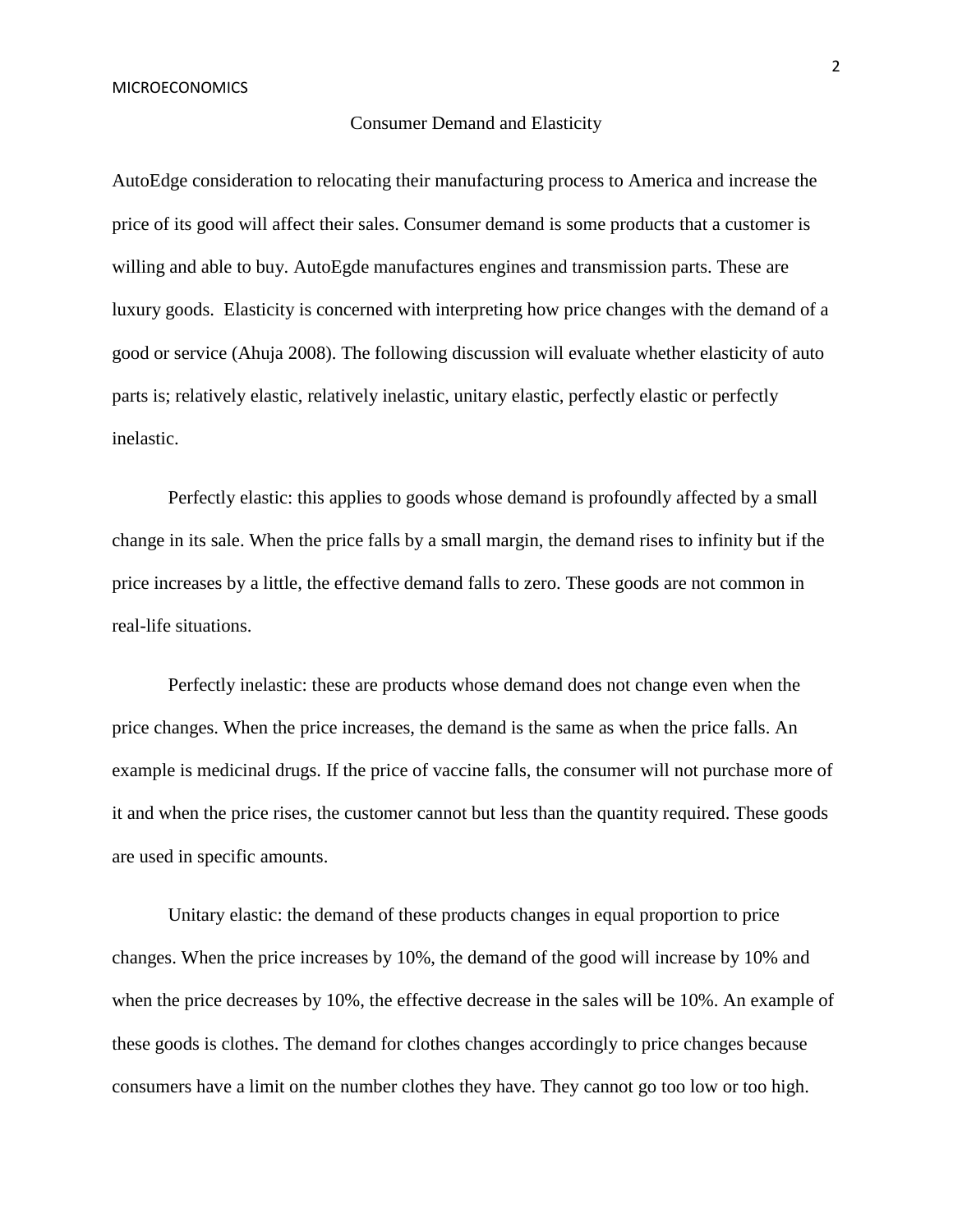## MICROECONOMICS

Relative elastic: in this concept, the change in demand is usually larger than the difference in price. When the price falls, the demand increases by a higher percentage and when the price rises, the effective demand decrease by a lower rate. For example, the price falls by 10%, the effective demand increases by 20% and when the price rises by 20%, the sales fall by 30%. This concept is used to explain the behavior of luxury goods. According to Ahuja, the price changes highly affect the demand because consumers can do without the product. These luxury goods are homogeneous hence they can easily be substituted. When AutoEdge relocates to America, they are likely not to get high sales unless they decide to lower their prices lower than that of the competitors.

Relative inelastic: this describes a relationship in which the percentage change in price and demand differ. The change in sales is usually lower than in price. This concept applies to essential goods such as food products. When the prize in pizza increases by 20%, its demand decreases by 10% and when the price falls by 30%, its demand increase by 20%.

From the above discussion, the elasticity of auto parts is relative elastic. If the company decides to go back to America, they need to know the current price of auto parts. It's evident that increasing the price a small percentage will decrease the demand by a higher percentage. For the company to make profits, they will have to reduce the price below that of the competitors. Making profits is a challenge due to the current financial struggle of the company. The best decision would be to relocate slowly, that is, as they are rebuilding the company in the USA, manufacturing in South Korea should continue. The sales made in South Korea will help them control loses in America. The high unemployment and interest rates will also decrease the production cost.